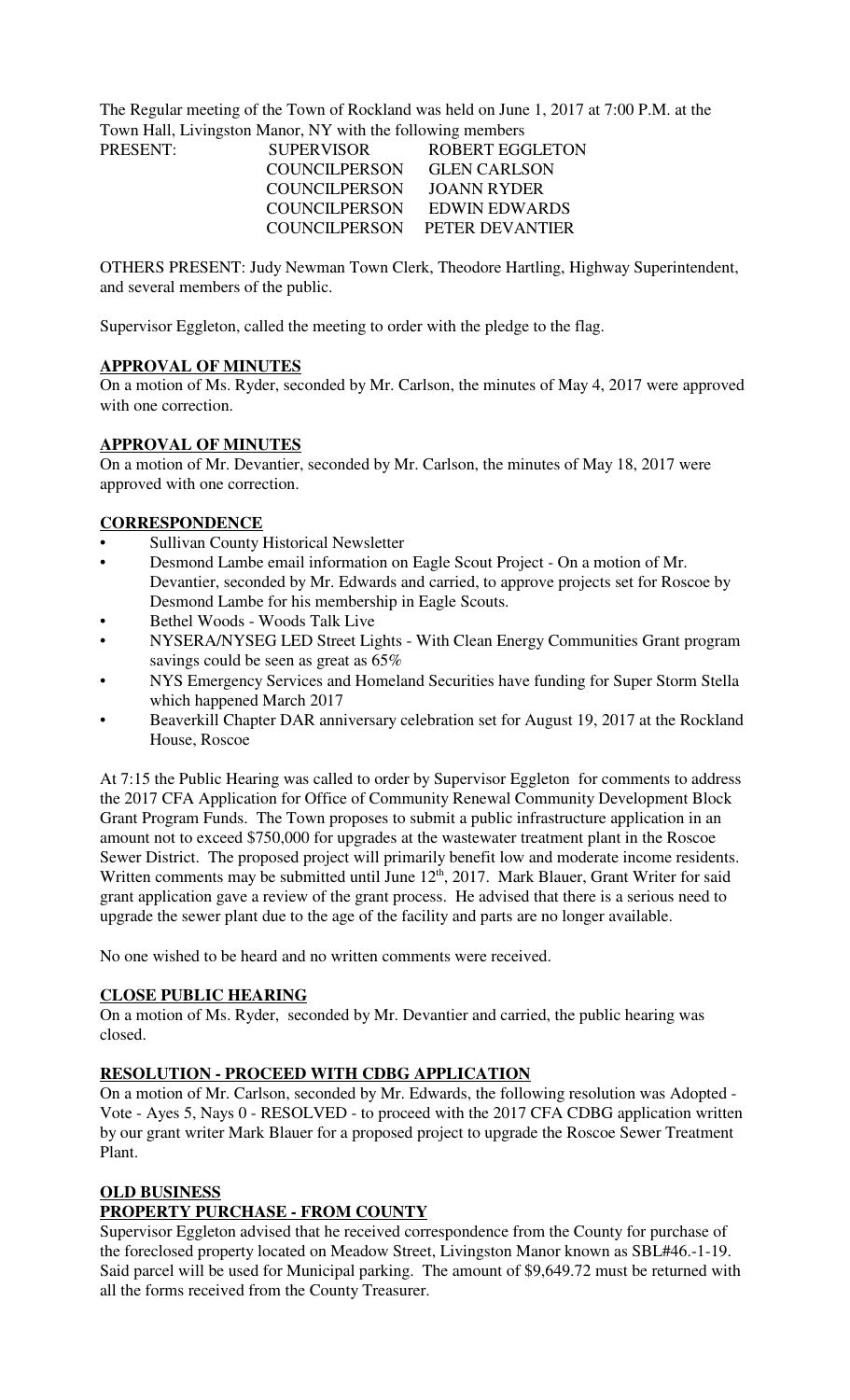## *REGULAR MEETIN*

### **STREAM BANK STABILIZATION - RIVERWALK**

There was discussion and review of maps for the Stream Bank Stabilization and the Riverwalk. DEC representatives will meet with the Board on June 16<sup>th</sup> to review said project and possible issuing a permit. The total cost of the project is approximately \$230,000. The funds for the engineering portion of said project were provided by the Renaissance organization. Supervisor Eggleton will have dialog with the county to see if they will assist with this project as a shared service.

## **SOLAR PROJECT**

Solar Liberty will be resubmitting the Towns Solar project for the sand bank property located in the Town of Liberty. They also will be putting up the fee of \$750 to resubmit said project.

### **LIVINGSTON MANOR SEWER TREATMENT PLANT PROJECT**

Supervisor Eggleton reported that the grass is growing good and the paving will be done in a couple weeks.

### **RESOLUTION - ORCHARD STREET CEMETERY TRAIL SIGN**

On a motion of Mr. Carlson, seconded by Mr. Edwards, the following resolution was ADOPTED - VOTE - AYES 5, NAYS 0 - RESOLVED - to approve the colors of the trail sign to be the same (brown and green) as the Catskill Park; FURTHER RESOLVE - to include the Town of Rockland logo on said sign.

### **NEW BUSINESS**

### **RESOLUTION - 2017 BUDGET MODIFICATIONS**

On a motion of Mr. Devantier, seconded by Mr. Carlson, the following resolution was ADOPTED - VOTE - AYES 5, NAYS 0 - WHEREAS, the 2017 Budget requires modification, now therefore be it RESOLVED - that the Highway Fund entries be authorized: Fund Balance \$204,800.00 5130.2 \$208,800.00

WHEREAS, the 2017 Budget requires modification, now therefore be it RESOLVED that the General Fund entries be authorized: Fund Balance \$ 9,650.00 5650.4 \$ 9,650.00

The motion to accept this resolution was made by Mr. Devantier, seconded by Mr. Carlson and unanimously carried.

## **CHARTER COMMUNITY - FRANCHISE AGREEMENT**

Supervisor Eggleton addressed the franchise agreement with Time Warner Cable who recently was bought out by Spectrum. Our agreement doesn't expire until 2020. With Spectrum taking over there were questions on whether the Franchise Agreement needed to be re-submitted. Supervisor Eggleton will address this issue at his next Supervisors meeting.

### **TOWN HALL RAMP**

Supervisor Eggleton addressed that poor condition of the ramp on the Town Hall building. He received a quote of \$8,300 for a pre-fabricated ramp. There was discussion and the consensus is to acquire additional quotes.

## **TOWN CLERK MONTHLY REPORT**

The Town Clerk's monthly report was presented.

## **RESOLUTION - DIGITAL RECORDING DEVICE**

On a motion of Mr. Carlson, seconded by Mr. Devantier, the following resolution was ADOPTED - VOTES - AYES 5, NAYS 0 - RESOLVED - to authorize the purchase of a Digital Recording device with a microphone for approximately \$750.00.